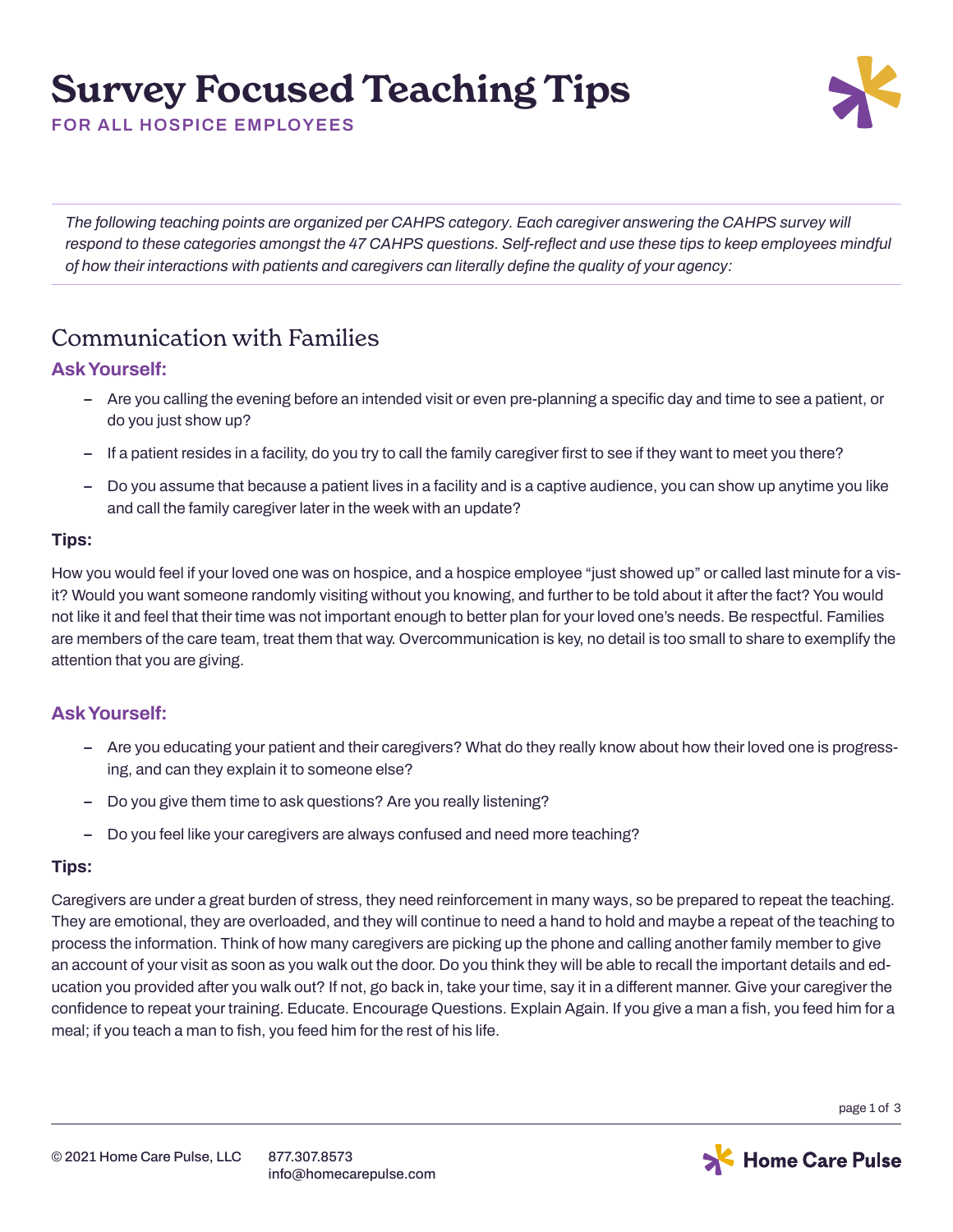# Getting Timely Help

#### **Ask Yourself:**

- **– Do your caregivers feel anxious when you arrive? Are you showing up late for visits?**
- **– Is your call staff responding timely with a phone call and/or a visit to help calm a caregiver who has urgent needs?**

#### **Tips:**

**Apologizing for being late and maybe attending to a more dire patient is okay. Plan your week, frontload your visits and leave extra time for needier patients and caregivers at the end of your week. Are you providing an extra visit or making an in-person call visit to a caregiver who maybe has a higher level of anxiety and needs more attention? Nobody wants to feel like they cannot get help when they need it. Provide that help, build the trust and calm that anxiety.** 

## Treating Patient With Respect

#### **Ask Yourself:**

- **– Am I really seeing the patient for who they are? Is my patient diagnosed with dementia and I'm speaking to them like a child, and is that necessary?**
- **– Am I forgetting that the patient might dislike being called by her first name and prefer Mrs. Mitchell to Kathy? Did I even ask her?**
- **– Do I teach a caregiver and forget that the patient is in the room too and still wants to be a part of the end of their own life?**

#### **Tips:**

**The patient is ending their journey with your team. Are you recognizing the importance of their role as a fellow member of the hospice team? What can you do better to create that level of respect amongst your patients and their caregivers? It may be as simple as asking how they would like to be addressed or making eye contact with them when you speak. Little actions of respect speak volumes.**

# Emotional and Spiritual Support

#### **Ask Yourself:**

- **– Does every member of your hospice team address the emotional wellbeing of the patient and their caregivers? Are you too wrapped up in getting tasks done that you're not paying attention to the emotional fragility of the patients and who is caring for them?**
- **– Are you supporting religious and other spiritual needs in an effective way, can you do it better? Are you comfortable asking, and if not, why?**

#### **Tips:**

**Hospice is an emotional journey. The Office Manager answering the phone in a friendly manner and helping to answer a scheduling question can mean just as much to a fragile family member as the home health aide who washed and styled the patient's hair and made her look beautiful a few hours before she passed. Everyone has a place in the journey and asking the** 

**page 2 of 3**